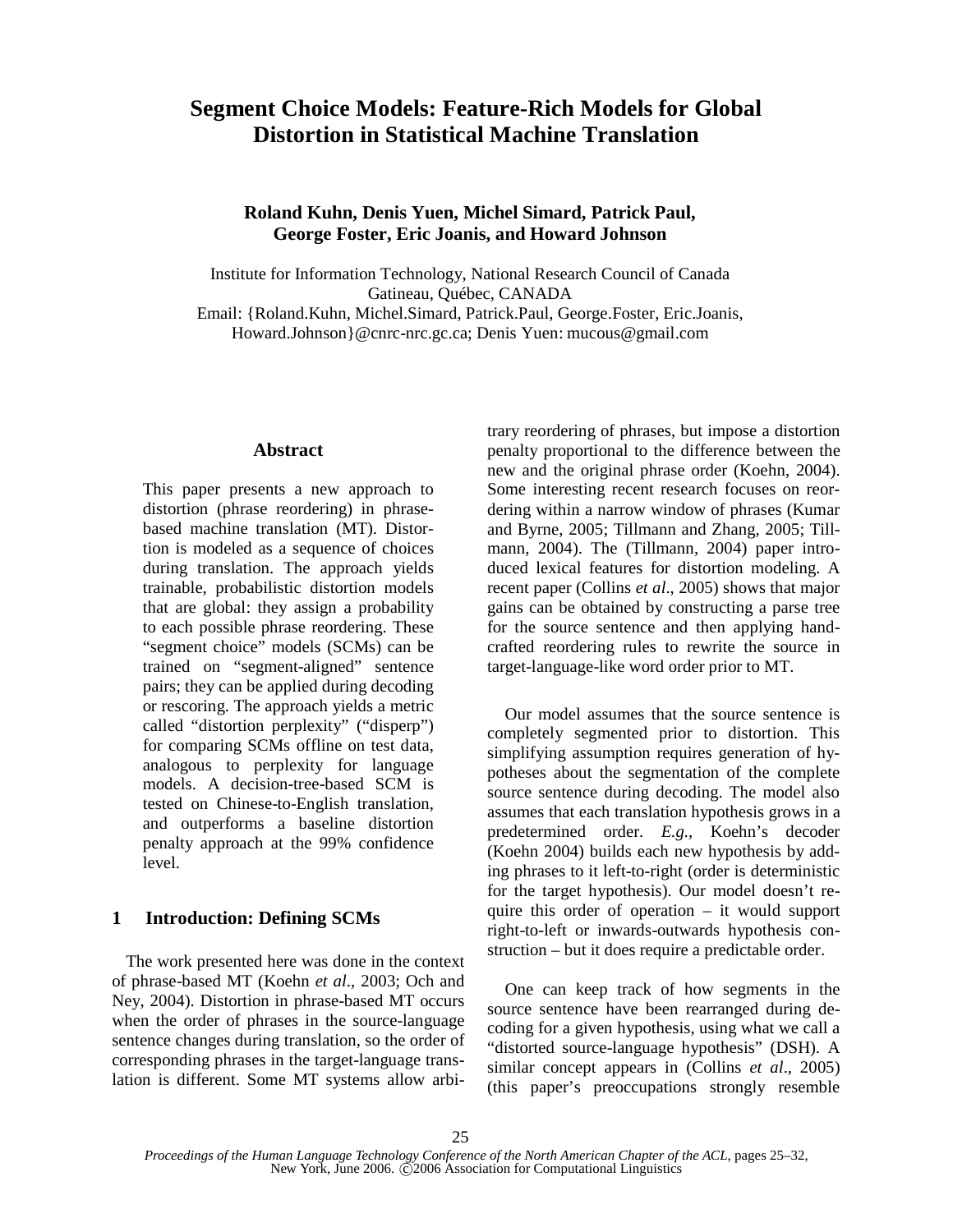ours, though our method is completely different: we don't parse the source, and use only automatically generated rules). **Figure 1** shows an example of a DSH for German-to-English translation (case information is removed). Here, German "ich habe das buch gelesen ." is translated into English "i have read the book ." The DSH shows the distortion of the German segments into an English-like word order that occurred during translation (we tend to use the word "segment" rather than the more linguistically-charged "phrase").

| Original German: [ich] [habe] [das buch] [gelesen] [.] |                   |               |                                |
|--------------------------------------------------------|-------------------|---------------|--------------------------------|
| DSH for German: [ich] [habe] [gelesen] [das buch] [.]  |                   |               |                                |
| (English:                                              | $\lceil i \rceil$ | [have] [read] | [the book] $\lceil . \rceil$ ] |

#### **Figure 1. Example of German-to-English DSH**

From the DSH, one can reconstruct the series of segment choices. In **Figure 1** - given a left-to-right decoder - "**[ich]**" was chosen from five candidates to be the leftmost segment in the DSH. Next, "[habe]" was chosen from four remaining candidates, "**[gelesen]**" from three candidates, and "**[das buch]**" from two candidates. Finally, the decoder was forced to choose "**[.]**".

Segment Choice Models (SCMs) assign probabilities to segment choices made as the DSH is constructed. The available choices at a given time are called the "Remaining Segments" (RS). Consider a valid (though stupid) SCM that assigns equal probabilities to all segments in the RS. This uniform SCM assigns a probability of  $\frac{1}{5!}$  to the DSH in **Figure 1**: the probability of choosing "[ich]" from among  $5$  RS was  $\frac{1}{5}$ , then the probability of "**[habe]**" among 4 RS was **1 /<sup>4</sup>** , *etc*. The uniform SCM would be of little use to an MT system. In the next two sections we describe some more informative SCMs, define the "distortion perplexity" ("disperp") metric for comparing SCMs offline on a test corpus, and show how to construct this corpus.

#### **2 Disperp and Distortion Corpora**

# **2.1 Defining Disperp**

The ultimate reason for choosing one SCM over another will be the performance of an MT system containing it, as measured by a metric like BLEU (Papineni *et al*., 2002). However, training and

testing a large-scale MT system for each new SCM would be costly. Also, the distortion component's effect on the total score is muffled by other components (*e.g*., the phrase translation and target language models). Can we devise a quick standalone metric for comparing SCMs?

There **is** an offline metric for statistical language models: perplexity (Jelinek, 1990). By analogy, the higher the overall probability a given SCM assigns to a test corpus of representative distorted sentence hypotheses (DSHs), the better the quality of the SCM. To define distortion perplexity ("disperp"), let  $\mathbf{Pr}_{\mathbf{M}}(\mathbf{d}_k)$  = the probability an SCM **M** assigns to a DSH for sentence  $\bf{k}$ ,  $\bf{d}_k$ . If **T** is a test corpus comprising numerous DSHs, the probability of the corpus according to **M** is  $\mathbf{Pr}_{M}(T) = \prod_{k} \mathbf{Pr}_{M}(d_{k}).$ Let  $S(T)$  = total number of segments in  $T$ . Then  $disperp(M,T) = Pr_M(T)^{-1/S(T)}$ . This gives the mean number of choices model **M** allows; the lower the disperp for corpus **T**, the better **M** is as a model for **T** (a model **X** that predicts segment choice in **T** perfectly would have  $disperp(X,T) = 1.0$ .

#### **2.2 Some Simple** *A Priori* **SCMs**

The uniform SCM assigns to the DSH  $\mathbf{d}_{\mathbf{k}}$  that has  $S(d_k)$  segments the probability  $1/[S(d_k)!]$ . We call this **Model A.** Let's define some other illustrative SCMs. **Fig. 2** shows a sentence that has 7 segments with 10 words (numbered 0-9 by original order). Three segments in the source have been used; the decoder has a choice of four RS. Which of the RS has the highest probability of being chosen? Perhaps **[2 3]**, because it is the leftmost RS: the "leftmost" predictor. Or, the last phrase in the DSH will be followed by the phrase that originally followed it, **[8 9]**: the "following" predictor. Or, perhaps positions in the source and target should be close, so since the next DSH position to be filled is 4, phrase **[4]** should be favoured: the "parallel" predictor.

original: [**0 1]** [**2 3]** [**4]** [**5]** [**6] [7] [8 9]** DSH: **[0 1] [5] [7],** RS**: [2 3], [4], [6], [8 9]**

#### **Figure 2. Segment choice prediction example**

**Model B** will be based on the "leftmost" predictor, giving the leftmost segment in the RS twice the probability of the other segments, and giving the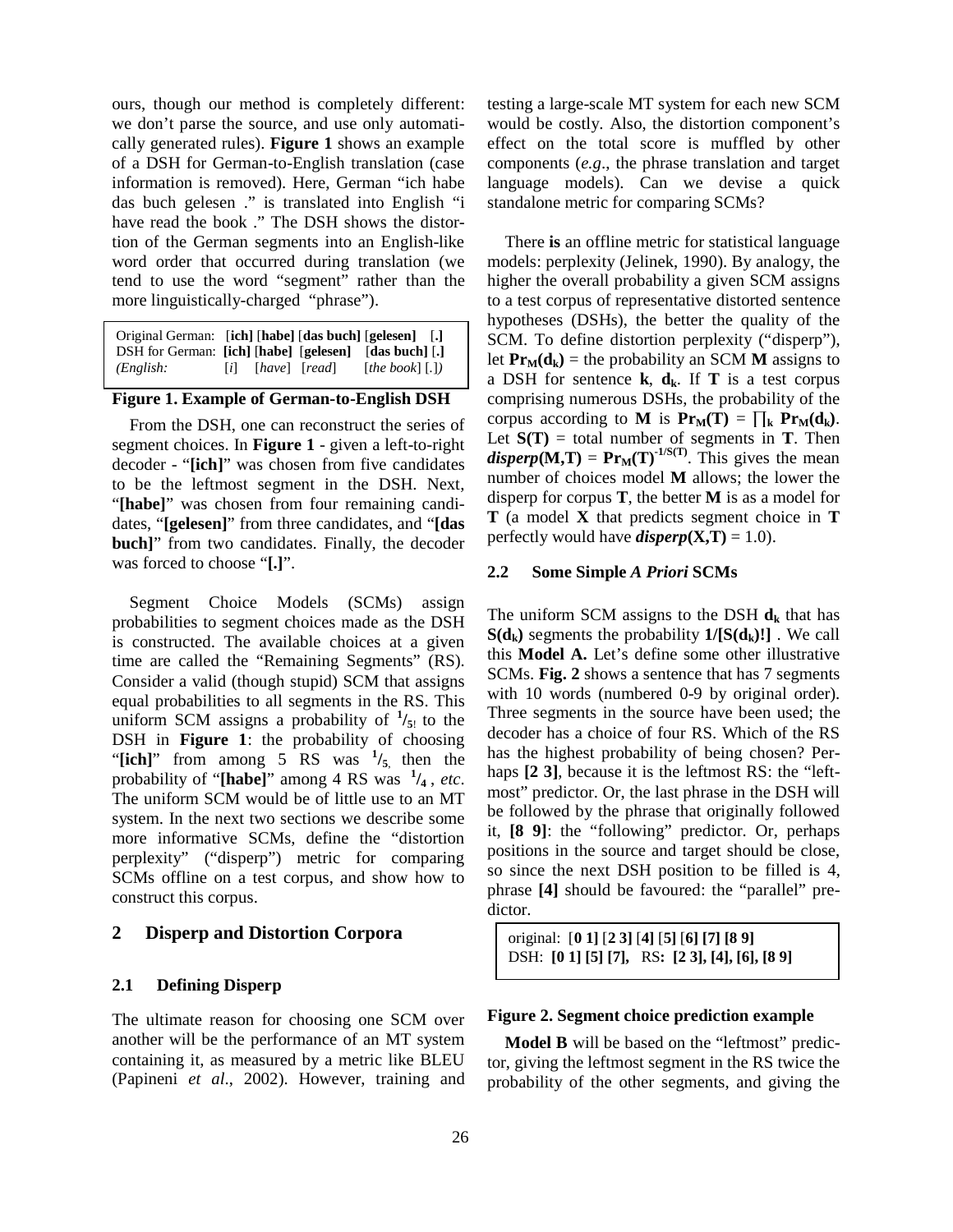others uniform probabilities. **Model C** will be based on the "following" predictor, doubling the probability for the segment in the RS whose first word was the closest to the last word in the DSH, and otherwise assigning uniform probabilities. Finally, **Model D** combines "leftmost" and "following": where the leftmost and following segments are different, both are assigned double the uniform probability; if they are the same segment, that segment has four times the uniform probability. Of course, the factor of 2.0 in these models is arbitrary. For **Figure 2**, probabilities would be:

- **Model A**:  $Pr_A([2 3]) = Pr_A([4]) = Pr_A([6]) =$  $Pr_A([8 9]) = 1/4;$
- **Model B**:  $Pr_B([2 3]) = 2/5$ ,  $Pr_B([4]) =$  $Pr_B([6])= Pr_B([8 9]) = 1/5;$
- **Model C**:  $Pr_C([2 3]) = Pr_C([4]) = Pr_C([6])$  $= 1/5$ ,  $Pr_C([8 9]) = 2/5$ ;
- **Model D**:  $Pr_D$  ([2 3]) =  $Pr_D$  ([8 9]) = 1/3,  $Pr_D([4])= Pr_D([6]) = 1/6.$

Finally, let's define an SCM derived from the distortion penalty used by systems based on the "following" predictor, as in (Koehn, 2004). Let  $a_i =$ start position of source phrase translated into *i*th target phrase,  $b_{i-1}$  = end position of source phrase that's translated into (*i-1*)th target phrase. Then distortion penalty  $d(a_i, b_{i-1}) = \alpha^{|\vec{a}-\vec{b}i|\cdot|\vec{a}-1|}$ ; the total distortion is the product of the phrase distortion penalties. This penalty is applied as a kind of nonnormalized probability in the decoder. The value of  $\alpha$  for given (source, target) languages is optimized on development data.

To turn this penalty into an SCM, penalties are normalized into probabilities, at each decoding stage; we call the result **Model P** (for "penalty"). **Model P** with  $\alpha = 1.0$  is the same as uniform **Model A.** In disperp experiments, **Model P** with  $\alpha$ optimized on held-out data performs better than **Models A-D** (see **Figure 5**), suggesting that disperp is a realistic measure.

**Models A-D** are models whose parameters were all defined *a priori*; **Model P** has one trainable parameter,  $\alpha$ . Next, let's explore distortion models with several trainable parameters.

#### **2.3 Constructing a Distortion Corpus**

To compare SCMs using disperp and to train complex SCMs, we need a corpus of representative examples of DSHs. There are several ways of obtaining such a corpus. For the experiments described here, the MT system was first trained on a bilingual sentence-aligned corpus. Then, the system was run in a second pass over its own training corpus, using its phrase table with the standard distortion penalty to obtain a best-fit phrase alignment between each (source, target) sentence pair. Each such alignment yields a DSH whose segments are aligned with their original positions in the source; we call such a source-DSH alignment a "segment alignment". We now use a leave-one-out procedure to ensure that information derived from a given sentence pair is not used to segment-align that sentence pair. In our initial experiments we didn't do this, with the result that the segment-aligned corpus underrepresented the case where words or Ngrams not in the phrase table are seen in the source sentence during decoding.

# **3 A Trainable Decision Tree SCM**

Almost any machine learning technique could be used to create a trainable SCM. We implemented one based on decision trees (DTs), not because DTs necessarily yield the best results but for software engineering reasons: DTs are a quick way to explore a variety of features, and are easily interpreted when grown (so that examining them can suggest further features). We grew N DTs, each defined by the number of choices available at a given moment. The highest-numbered DT has a "+" to show it handles N+1 or more choices. *E.g.*, if we set N=4, we grow a "2-choice", a "3-choice", a "4-choice", and a "5+-choice tree". The 2-choice tree handles cases where there are 2 segments in the RS, assigning a probability to each; the 3 choice tree handles cases where there are 3 segments in the RS, *etc*. The 5+-choice tree is different from the others: it handles cases where there are 5 segments in the RS to choose from, **and** cases where there are more than 5. The value of N is arbitrary; *e.g.*, for N=8, the trees go from "2 choice" up to "9+-choice".

Suppose a left-to-right decoder with an  $N=4$ SCM is translating a sentence with seven phrases. Initially, when the DSH is empty, the 5+-choice tree assigns probabilities to each of these seven. It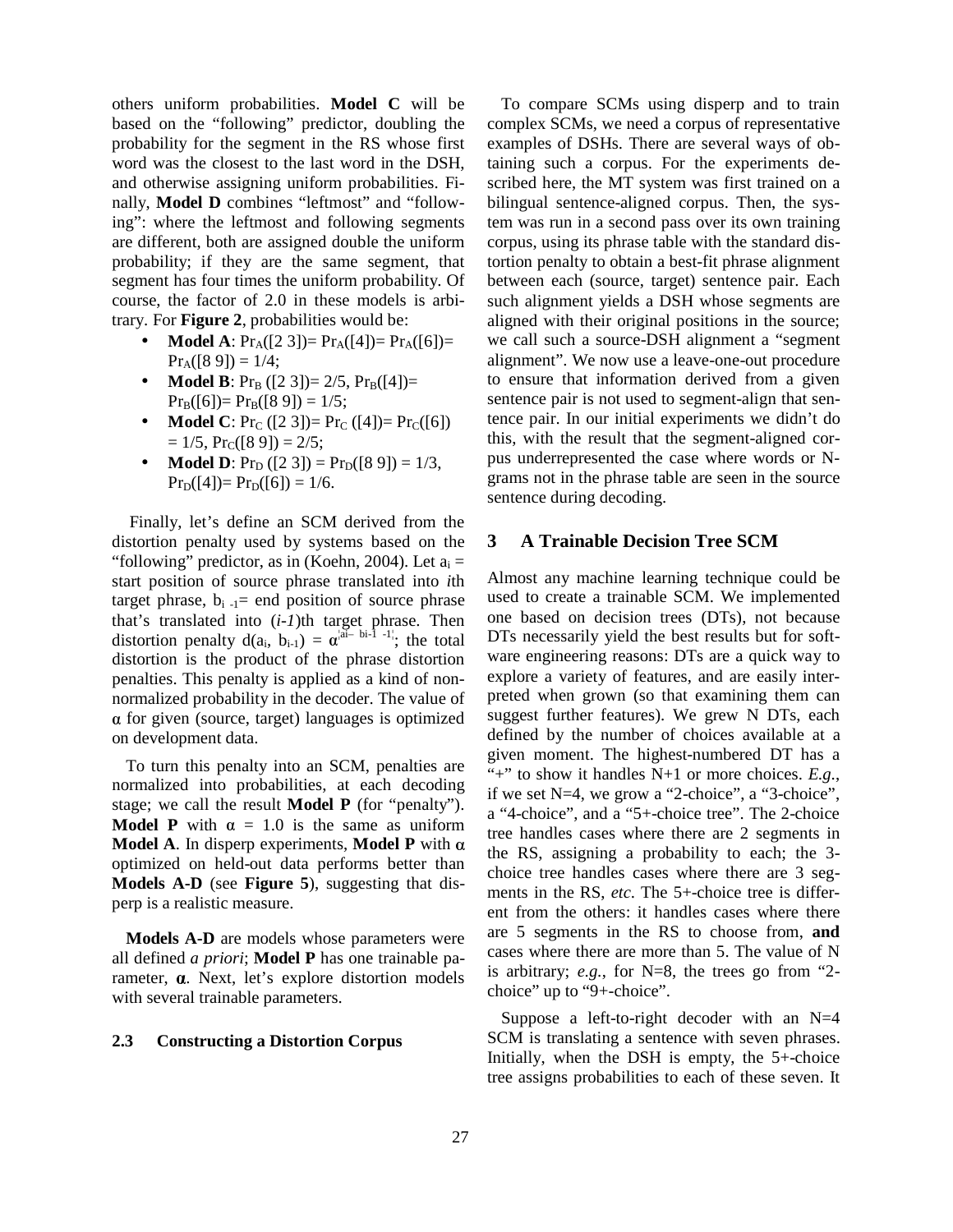will use the 5+-choice tree twice more, to assign probabilities to six RS, then to five. To extend the hypothesis, it will then use the 4-choice tree, the 3 choice tree, and finally the 2-choice tree. Disperps for this SCM are calculated on test corpus DSHs in the same left-to-right way, using the tree for the number of choices in the RS to find the probability of each segment choice.

Segments need labels, so the N-choice DT can assign probabilities to the N segments in the RS. We currently use a "following" labeling scheme. Let X be the original source position of the last word put into the DSH, plus 1. In **Figure 2**, this was word 7, so X=8. In our scheme, the RS segment whose first word is closest to X is labeled "A"; the second-closest segment is labeled "B", *etc*. Thus, segments are labeled in order of the (Koehn, 2004) penalty; the "A" segment gets the lowest penalty. Ties between segments on the right and the left of X are broken by first labeling the right segment. In **Figure 2**, the labels for the RS are "A" = [8 9], "B" = [6], "C" = [4], "D" = [2 3].

| <b>1. Position Ouestions</b>                                    |
|-----------------------------------------------------------------|
| <b>Segment Length Questions</b>                                 |
| <i>E.g.</i> , "lgth(DSH)<5?", "lgth(B)=2?", "lgth(RS)<6?", etc. |
| <b>Questions about Original Position</b>                        |
| Let $pos(seg) = index of seg's first word in source sentence$   |
| <i>E.g.</i> , "pos(A)=9?", "pos(C) <17?", <i>etc.</i>           |
| Questions With X ("following" word position)                    |
| <i>E.g.</i> , " $pos(X)=9$ ", " $pos(C) - pos(X) < 0$ ", etc.   |
| <b>Segment Order Ouestions</b>                                  |
| Let fseg = segment # (forward), bseg = segment # (back-         |
| ward)                                                           |
| <i>E.g.</i> , "fseg(D) = 1?", "bseg(A) <5?", <i>etc.</i>        |
| 2. Word-Based Questions                                         |
| E.g., "and ε DSH?", "November ε Β?", etc.                       |
|                                                                 |



**Figure 3** shows the main types of questions used for tree-growing, comprising **position questions** and **word-based questions**. Position questions pertain to location, length, and ordering of segments. Some position questions ask about the distance between the first word of a segment and the "following" position X: *e.g*., if the answer to " $pos(A)$ - $pos(X)=0$ ?" is yes, then segment A comes immediately after the last DSH segment in the source, and is thus highly likely to be chosen. There are also questions relating to the "leftmost" and "parallel" predictors (above, sec. 2.2). The fseg() and bseg() functions count segments in the RS from left to right and right to left respectively, allowing, *e.g.*, the question whether a given segment is the second last segment in the RS. The only word-based questions currently implemented ask whether a given word is contained in a given segment (or anywhere in the DSH, or anywhere in the RS). This type could be made richer by allowing questions about the position of a given word in a given segment, questions about syntax, *etc*.

**Figure 4** shows an example of a 5+-choice DT. The "+" in its name indicates that it will handle cases where there are 5 or more segments in the RS. The counts stored in the leaves of this DT represent the number of training data items that ended up there; the counts are used to estimate probabilities. Some smoothing will be done to avoid zero probabilities, *e.g.*, for class C in node 3.



**Figure 4. Example of a 5+-choice tree**

For "+" DTs, the label closest to the end of the alphabet ("E" in **Figure 4**) stands for a class that can include more than one segment. *E.g.*, if this 5+-choice DT is used to estimate probabilities for a 7-segment RS, the segment closest to X is labeled "A", the second closest "B", the third closest "C", and the fourth closest "D". That leaves 3 segments, all labeled "E". The DT shown yields probability Pr(E) that one of these three will be chosen. Currently, we apply a uniform distribution within this "furthest from X" class, so the probability of any one of the three "E" segments is estimated as  $Pr(E)/3$ .

To train the DTs, we generate data items from the second-pass DSH corpus. Each DSH generates several data items. *E.g.*, moving across a sevensegment DSH from left to right, there is an example of the seven-choice case, then one of the sixchoice case, *etc*. Thus, this DSH provides three items for training the 5+-choice DT and one item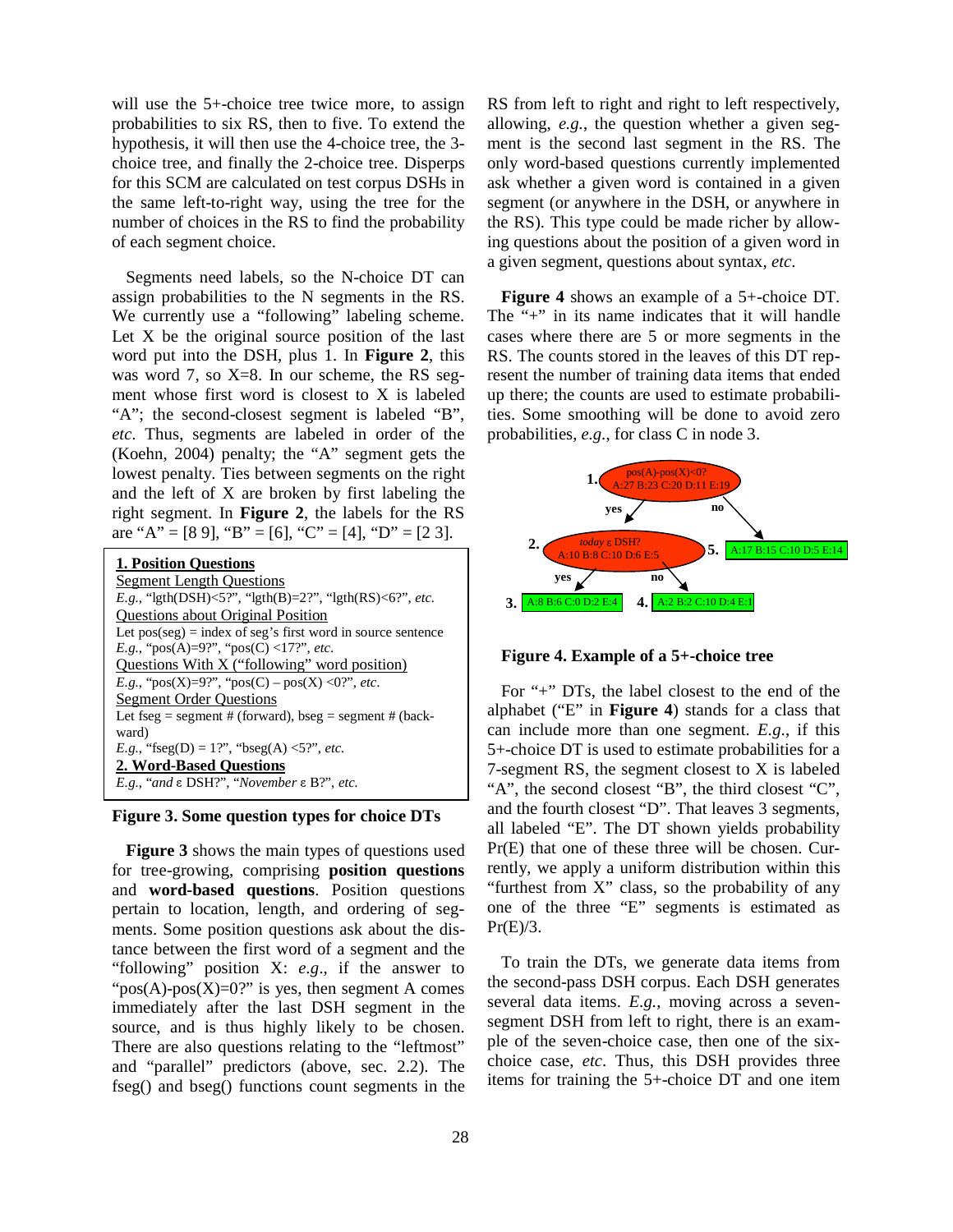each for training the 4-choice, 3-choice, and 2 choice DTs. The DT training method was based on Gelfand-Ravishankar-Delp expansion-pruning (Gelfand *et al.*, 1991), for DTs whose nodes contain probability distributions (Lazaridès *et al.*, 1996).

# **4 Disperp Experiments**

We carried out SCM disperp experiments for the English-Chinese task, in both directions. That is, we trained and tested models both for the distortion of English into Chinese-like phrase order, and the distortion of Chinese into English-like phrase order. For reasons of space, details about the "distorted English" experiments won't be given here. Training and development data for the distorted Chinese experiments were taken from the NIST 2005 release of the FBIS corpus of Xinhua news stories. The training corpus comprised 62,000 FBIS segment alignments, and the development "dev" corpus comprised a disjoint set of 2,306 segment alignments from the same FBIS corpus. All disperp results are obtained by testing on "dev" corpus.



**Figure 5. Several SCMs for distorted Chinese**

**Figure 5** shows disperp results for the models described earlier. The y axis begins at 1.0 (minimum value of disperp). The x axis shows number of alignments (DSHs) used to train DTs, on a log scale. Models A-D are fixed in advance; Model P's single parameter  $\alpha$  was optimized once on the entire training set of 62K FBIS alignments (to 0.77) rather than separately for each amount of training data. Model P, the normalized version of Koehn's distortion penalty, is superior to Models A-D, and the DT-based SCM is superior to Model P.

The **Figure 5** DT-based SCM had four trees (2 choice, 3-choice, 4-choice, and 5+-choice) with position-based and word-based questions. The word-based questions involved only the 100 most frequent Chinese words in the training corpus. The system's disperp drops from 3.1 to 2.8 as the number of alignments goes from 500 to 62K.

**Figure 6** examines the effect of allowing wordbased questions. These questions provide a significant disperp improvement, which grows with the amount of training data.



**Figure 6. Do word-based questions help?**

In the "four-DT" results above, examples with five or more segments are handled by the same "5+-choice" tree. Increasing the number of trees allows finer modeling of multi-segment cases while spreading the training data more thinly. Thus, the optimal number of trees depends on the amount of training data. Fixing this amount to 32K alignments, we varied the number of trees. **Figure 7** shows that this parameter has a significant impact on disperp, and that questions based on the most frequent 100 Chinese words help performance for any number of trees.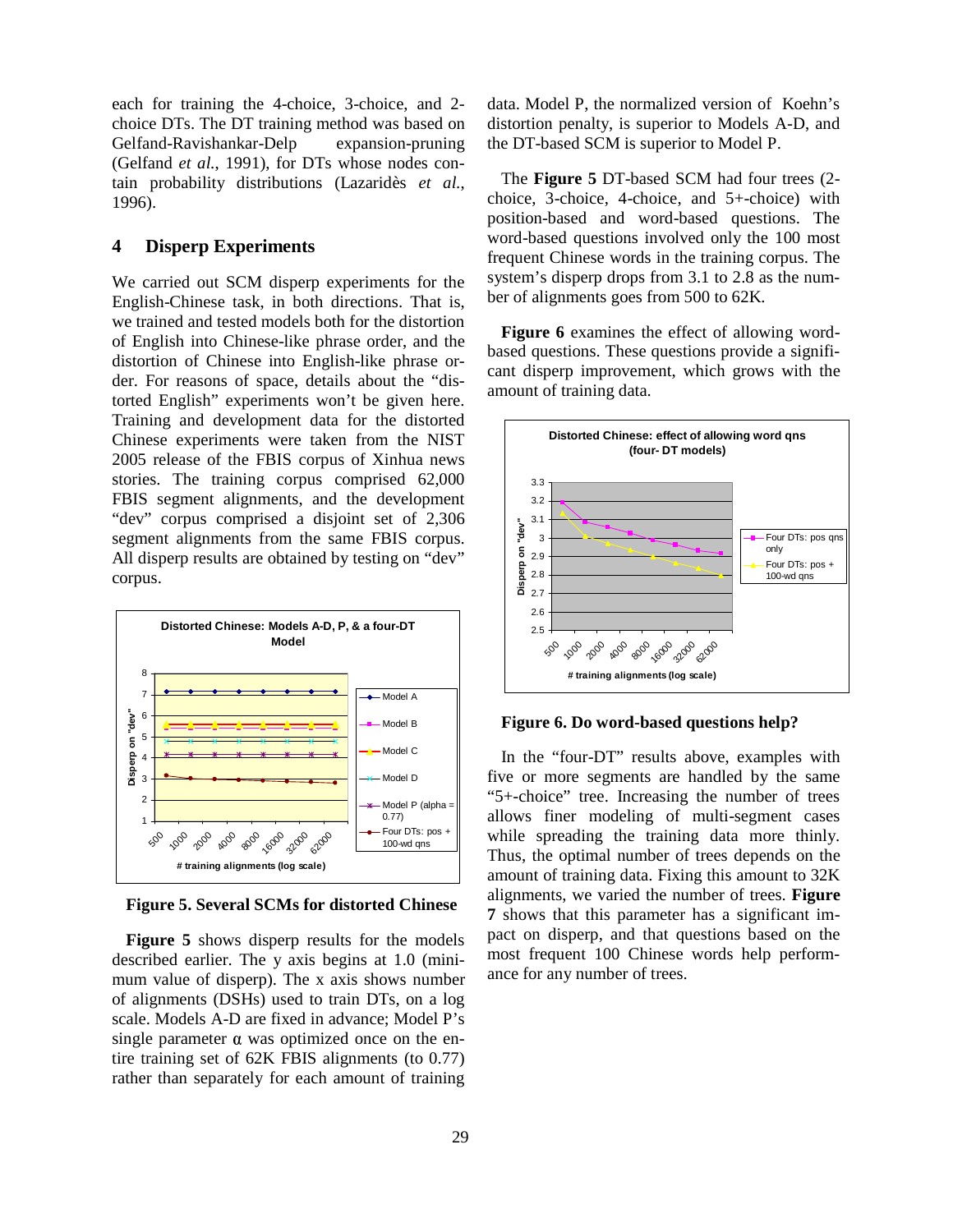

**Figure 7. Varying the number of DTs**

In **Figure 8** the number of the most frequent Chinese words for questions is varied (for a 13-DT system trained on 32K alignments). Most of the improvement came from the 8 most frequent words, especially from the most frequent, the comma ",". This behaviour seems to be specific to Chinese. In our "distorted English" experiments, questions about the 8 most frequent words also gave a significant improvement, but each of the 8 words had a fairly equal share in the improvement.



**Figure 8. Varying #words (13-DT system)**

Finally, we grew the DT system used for the MT experiments: one with 13 trees and questions about the 25 most frequent Chinese words, grown on 88K alignments. Its disperp on the "dev" used for the MT experiments (a different "dev" from the one above – see **Sec. 5.2**) was 2.42 *vs.* 3.48 for the baseline Model P system: a 30% drop.

# **5 Machine Translation Experiments**

# **5.1 SCMs for Decoding**

SCMs assume that the source sentence is fully segmented throughout decoding. Thus, the system must guess the segmentation for the unconsumed part of the source ("remaining source": RS). For the results below, we used a simple heuristic: RS is broken into one-word segments. In future, we will apply a more realistic segmentation model to RS (or modify DT training to reflect accurately RS treatment during decoding).

#### **5.2 Chinese-to-English MT Experiments**

The training corpus for the MT system's phrase tables consists of all parallel text available for the NIST MT05 Chinese-English evaluation, except the Xinhua corpora and part 3 of LDC's "Multiple-Translation Chinese Corpus" (MTCCp3). The English language model was trained on the same corpora, plus 250M words from Gigaword. The DTbased SCM was trained and tuned on a subset of this same training corpus (above). The dev corpus for optimizing component weights is MTCCp3. The experimental results below were obtained by testing on the evaluation set for MTeval NIST04.

Phrase tables were learned from the training corpus using the "diag-and" method (Koehn *et al.*, 2003), and using IBM model 2 to produce initial word alignments (these authors found this worked as well as IBM4). Phrase probabilities were based on unsmoothed relative frequencies. The model used by the decoder was a log-linear combination of a phrase translation model (only in the P(source|target) direction), trigram language model, word penalty (lexical weighting), an optional segmentation model (in the form of a phrase penalty) and distortion model. Weights on the components were assigned using the (Och, 2003) method for max-BLEU training on the development set. The decoder uses a dynamicprogramming beam-search, like the one in (Koehn, 2004). Future-cost estimates for all distortion models are assigned using the baseline penalty model.

# **5.3 Decoding Results**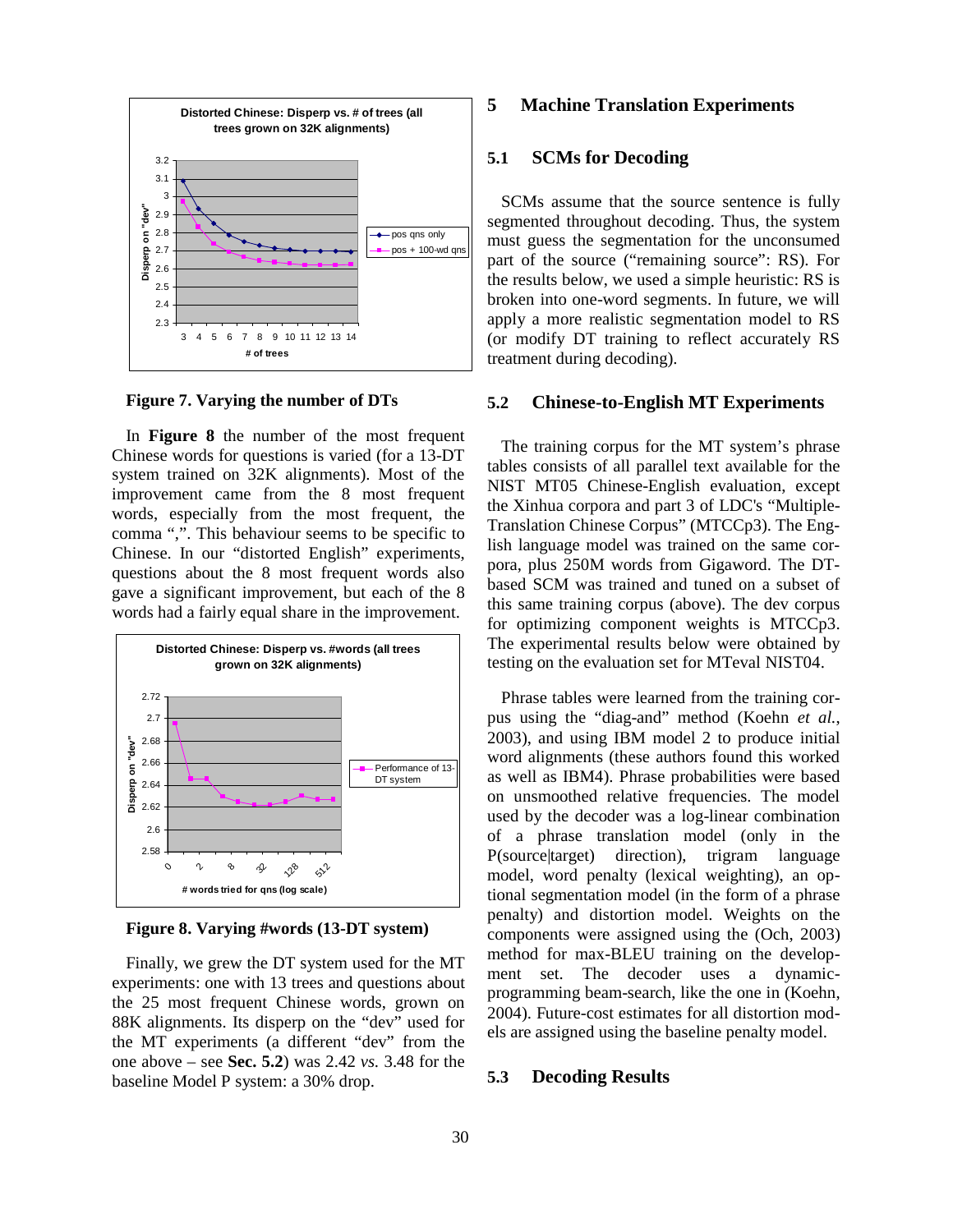

**Figure 9. BLEU on NIST04 (95% conf. = ±0.7)**

**Figure 9** shows experimental results. The "DP" systems use the distortion penalty in (Koehn, 2004) with  $\alpha$  optimized on "dev", while "DT" systems use the DT-based SCM. "1x" is the default beam width, while "4x" is a wider beam (our notation reflects decoding time, so "4x" takes four times as long as "1x"). "PP" denotes presence of the phrase penalty component. The advantage of DTs as measured by difference between the score of the best DT system and the best DP system is 0.75 BLEU at 1x and 0.5 BLEU at 4x. With a 95% bootstrap confidence interval of  $\pm 0.7$  BLEU (based on 1000-fold resampling), the resolution of these results is too coarse to draw firm conclusions.

Thus, we carried out another 1000-fold bootstrap resampling test on NIST04, this time for pairwise system comparison. **Table 1** shows results for BLEU comparisons between the systems with the default (1x) beam. The entries show how often the **A** system (columns) had a better score than the **B** system (rows), in 1000 observations.

| $A \rightarrow$<br>vs. B $\downarrow$ | DP,<br>no PP | DP, PP | DT,<br>no PP | DT, PP |
|---------------------------------------|--------------|--------|--------------|--------|
| DP,<br>no PP                          | X            | 2.95%  | 99.45%       | 99.55% |
| DP, PP                                | 97.05%       | X      | 99.95%       | 99.95% |
| DT,<br>no PP                          | $0.55\%$     | 0.05%  | X            | 65.68% |
| DT, PP                                | 0.45%        | 0.05%  | 34.32%       | X      |

| Table 1. Pairwise comparison for 1x systems |  |  |  |  |  |  |
|---------------------------------------------|--|--|--|--|--|--|
|---------------------------------------------|--|--|--|--|--|--|

The table shows that both DT-based 1x systems performed better than either of the DP systems more than 99% of the time (underlined results). Though not shown in the table, the same was true with 4x beam search. The DT 1x system with a phrase penalty had a higher score than the DT 1x system without one about 66% of the time.

#### **6 Summary and Discussion**

In this paper, we presented a new class of probabilistic model for distortion, based on the choices made during translation. Unlike some recent distortion models (Kumar and Byrne, 2005; Tillmann and Zhang, 2005; Tillmann, 2004) these *Segment Choice Models* (SCMs) allow phrases to be moved globally, between any positions in the sentence. They also lend themselves to quick offline comparison by means of a new metric called *disperp*. We developed a decision-tree (DT) based SCM whose parameters were optimized on a "dev" corpus via disperp. Two variants of the DT system were experimentally compared with two systems with a distortion penalty on a Chinese-to-English task. In pairwise bootstrap comparisons, the systems with DT-based distortion outperformed the penalty-based systems more than 99% of the time.

The computational cost of training the DTs on large quantities of data is comparable to that of training phrase tables on the same data - large but manageable – and increases linearly with the amount of training data. However, currently there **is** a major problem with DT training: the low proportion of Chinese-English sentence pairs that can be fully segment-aligned and thus be used for DT training (about 27%). This may result in selection bias that impairs performance. We plan to implement an alignment algorithm with smoothed phrase tables (Johnson *et al.* 2006) to achieve segment alignment on 100% of the training data.

Decoding time with the DT-based distortion model is roughly proportional to the square of the number of tokens in the source sentence. Thus, long sentences pose a challenge, particularly during the weight optimization step. In experiments on other language pairs reported elsewhere (Johnson *et al.* 2006), we applied a heuristic: DT training and decoding involved source sentences with 60 or fewer tokens, while longer sentences were handled with the distortion penalty. A more principled ap